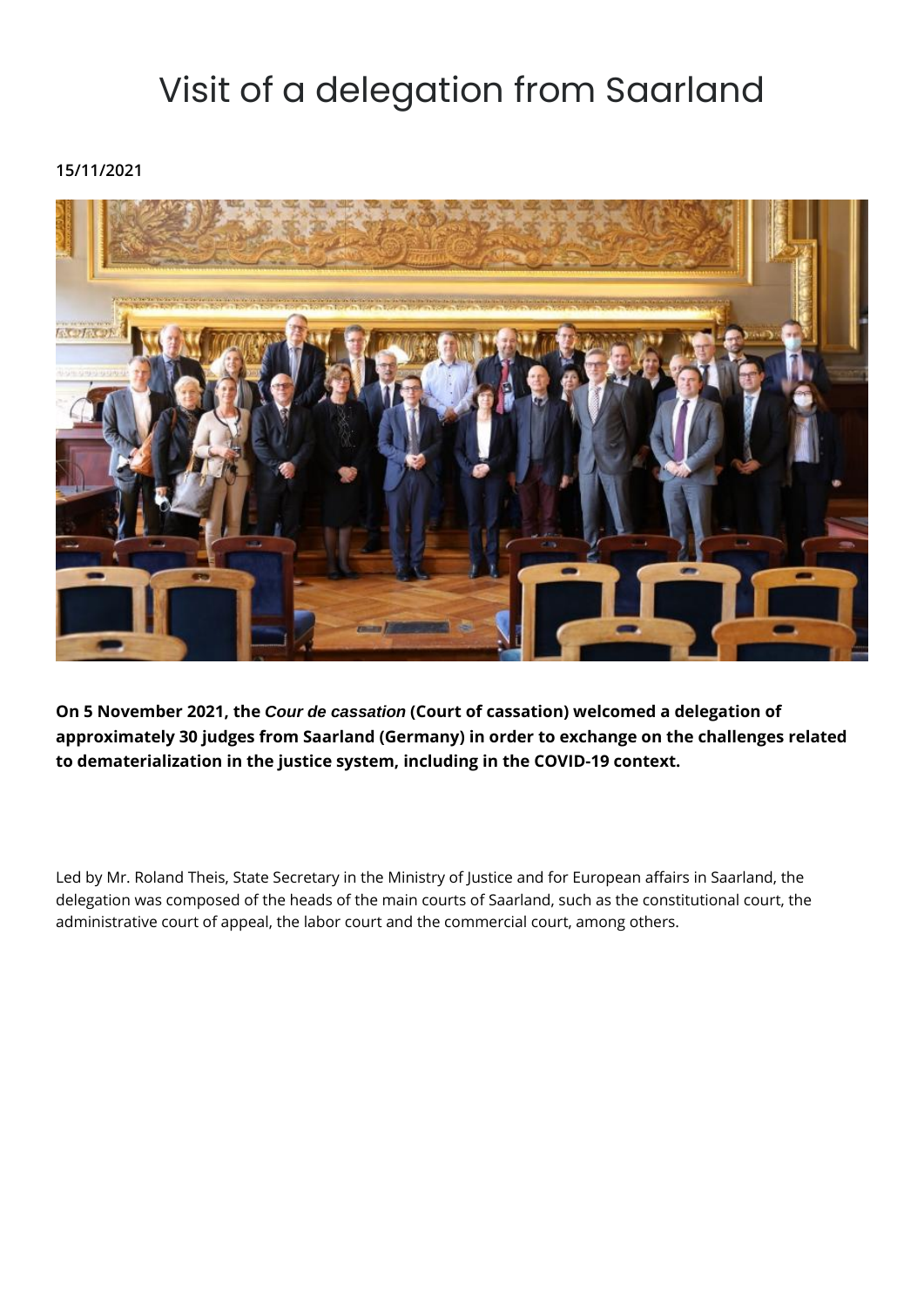

During the visit, the delegation exchanged with Mr. Jean-Michel Sommer, president of chamber, director of the Document, Studies and Reporting Departement (SDER), Mr. Jean-Paul Jean, honorary president of chamber and secretary general of the Association of Supreme Courts of Cassation of French-speaking Countries (AHJUCAF) as well as Ms. Estelle Jond-Necand, judge referee and head of the open data project. The discussion focused on the dematerialization of justice and more precisely on the growing use of new technologies in the working methods of judges and in judicial proceedings for the public's benefit. A comparative report on digitalization within European judicial systems as well as the project on the open data of judicial decisions and its main challenges were also introduced.